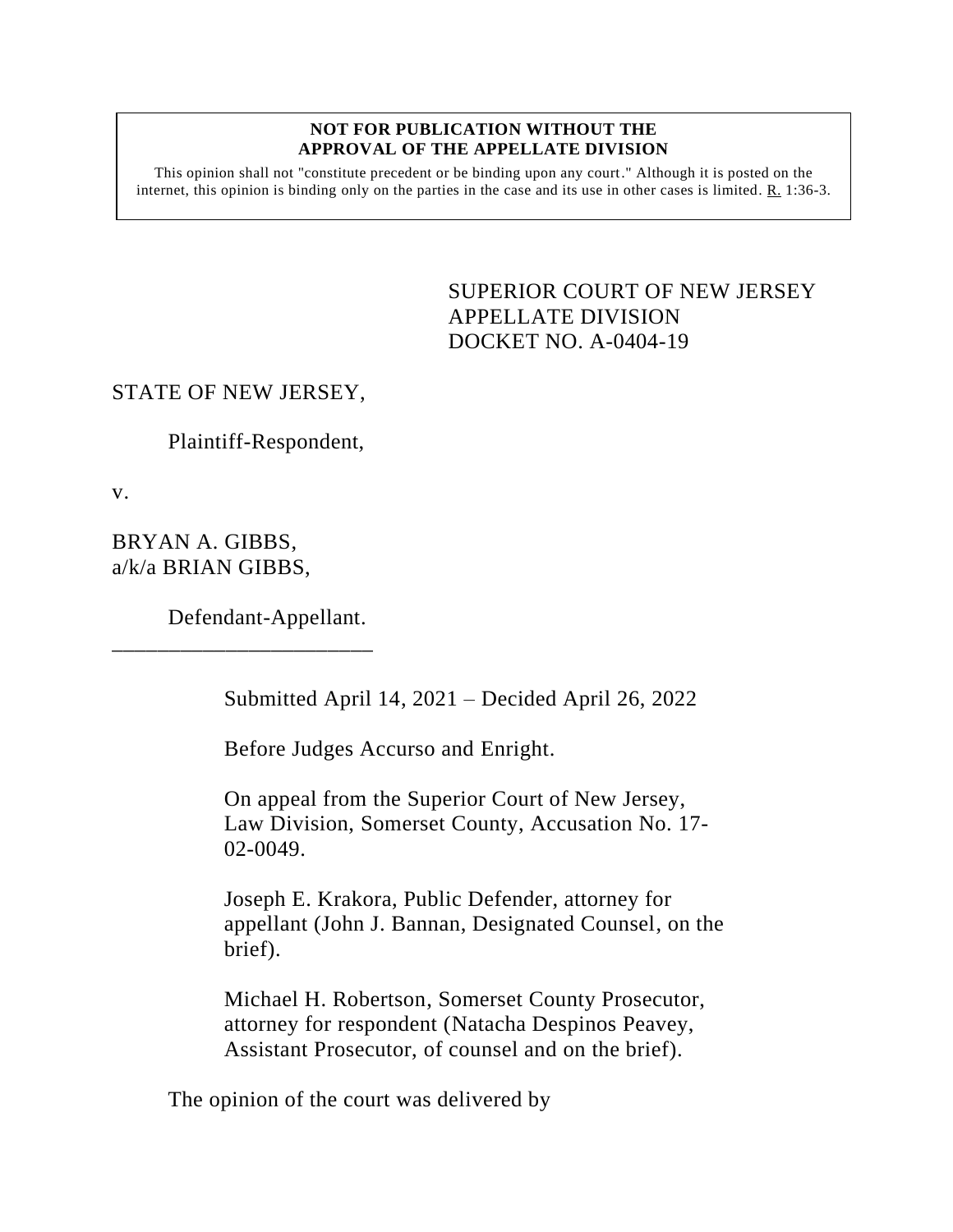## ACCURSO, J.A.D.

Defendant Bryan A. Gibbs appeals from the denial of his petition for post-conviction relief (PCR), contending he established a prima facie case of ineffective assistance of counsel requiring an evidentiary hearing. Because the trial judge correctly determined the evidence insufficient to sustain defendant's burden, we affirm.

Defendant's underlying conviction for first-degree carjacking stems from an incident in Bridgewater on July 18, 2016. The victim was sitting alone in his car, a white Toyota Corolla, in a parking garage when two young men ran toward him. One of the men tapped on his window and ordered him out of the car at gunpoint. The driver cooperated and, after the pair fled, he ran to a nearby building to ask someone to call the police.

The driver described one of the men as being a thin African-American, about 5'8," twenty to twenty-five years old, and the other as white or Hispanic about the same age and height. In a canvass of the area, police found defendant and his co-defendant, Cody Masiello nearby. Believing them to match the description provided by the driver, police took them to the parking garage for a showup. The driver told police they were not the men who carjacked him, so no arrest was made.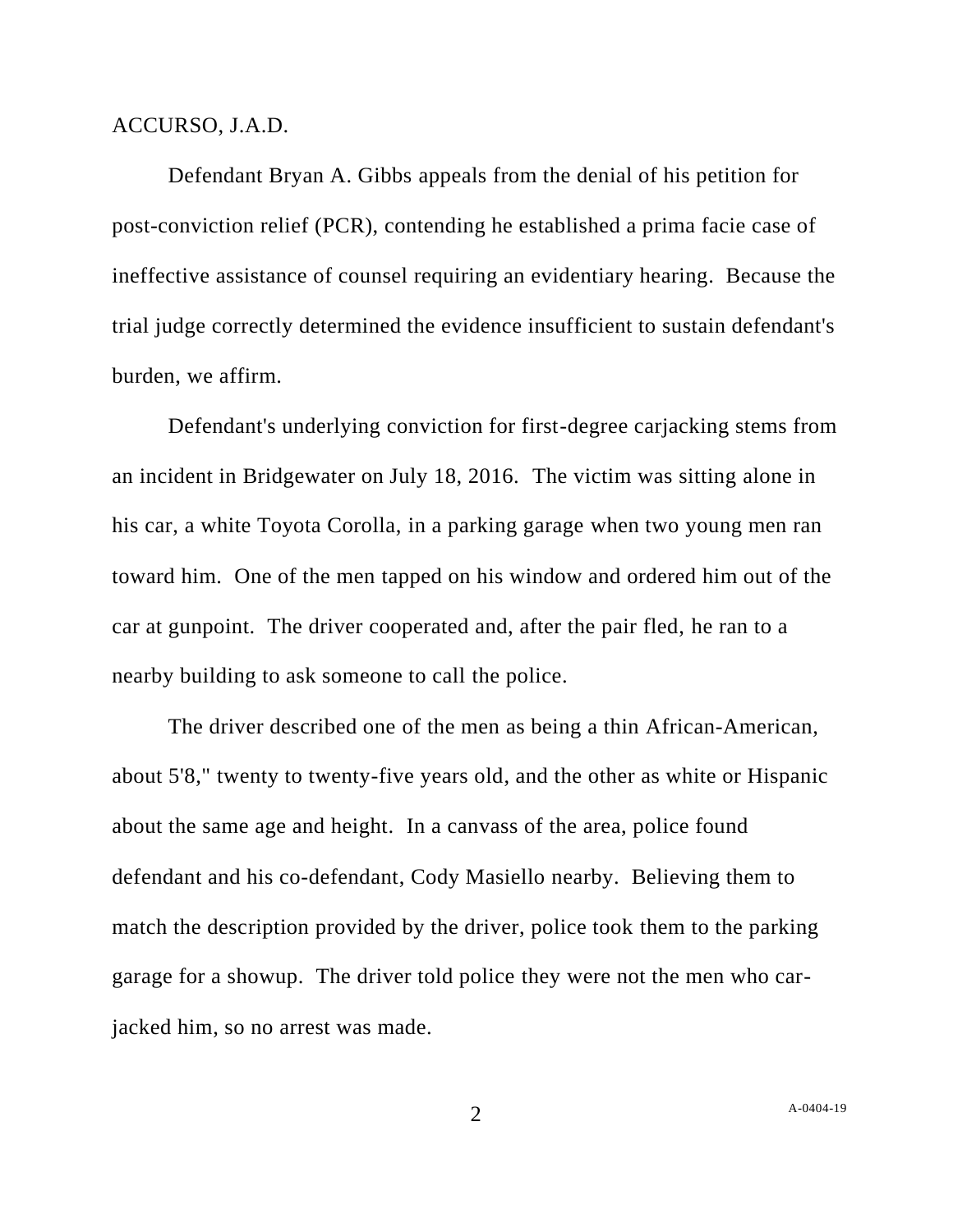Five days later, defendant was pulled over in Seaside Heights for running a stop sign in the stolen Toyota. Masiello was also in the car, along with two other passengers. Defendant and Masiello provided conflicting accounts of how they came to be in possession of the stolen car, and all four occupants were taken to police headquarters.

At police headquarters, defendant and Masiello were read their Miranda<sup>1</sup> rights, and denied any involvement in the theft of the Toyota.A few weeks later, Masiello spoke with police again, inculpating defendant and explaining he was "tired of lying." A search warrant for defendant's residence turned up the driver's house keys, and a communication data warrant for defendant's cell phone records revealed text messages to his friend the day of the carjacking, indicating he had "wheels" but that the car was "hot."

Two weeks after the incident, defendant, a few days shy of his eighteenth birthday, was charged with first-degree carjacking in the Family Part. Masiello, who was eighteen, was charged with the same offense as an adult. Six months later, defendant, through counsel, consented to be waived up to the Law Division in connection with his negotiated guilty plea to a to-befiled accusation to first-degree carjacking. In return, the State agreed to

Miranda v. Arizona, 384 U.S. 436 (1966).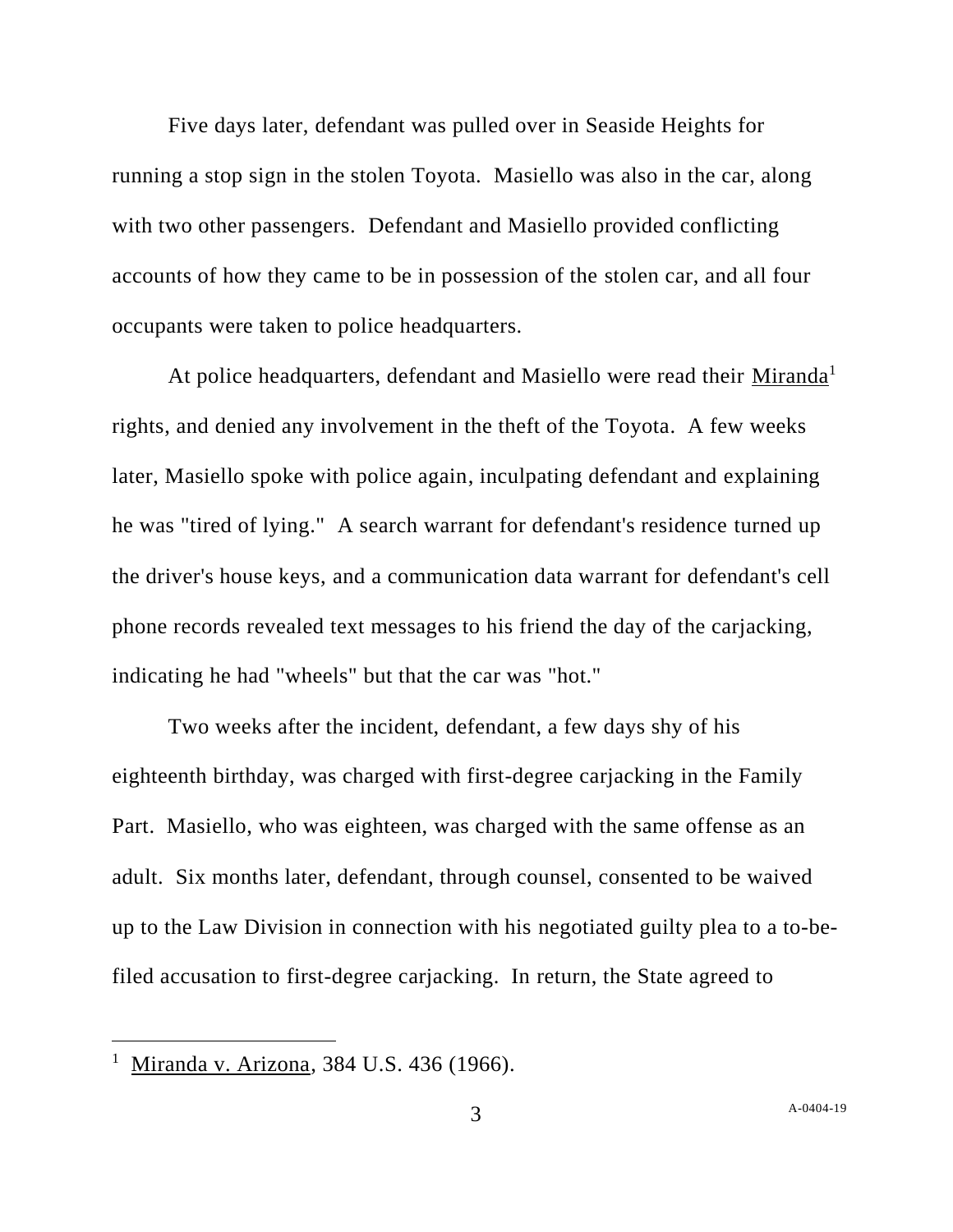recommend defendant be sentenced as a second-degree offender to a sevenyear prison term subject to the periods of parole ineligibility and supervision required by the No Early Release Act (NERA), N.J.S.A. 2C:43-7.2.

During defendant's plea colloquy a week later, defendant responded affirmatively to the court's questions as to whether he'd "had an adequate opportunity to discuss [his guilty plea] with [counsel] so that . . . [he was] comfortable and confident that [he] ha[d] enough information on which to base this decision" to plead guilty and whether he understood all of the questions on the plea form and if his answers were truthful.

The judge reminded defendant that "but for this plea agreement [he] would have been exposed to up to 30 years in the State Prison. Instead [he was] . . . exposed to a maximum of seven years, 85 percent of which [he would] have to serve before [he] would be eligible for parole, and [he would] have to give truthful testimony against [Masiello]." Judge Reed confirmed defendant understood he was waiving his right to indictment and a jury trial, stating "you understand that instead of pleading guilty . . . a grand jury would have considered whether to indict you — that is charge you with this crime. And if the grand jury did so, you would have had a right to a trial by a jury. Do you understand that?" Defendant assured the judge he did understand.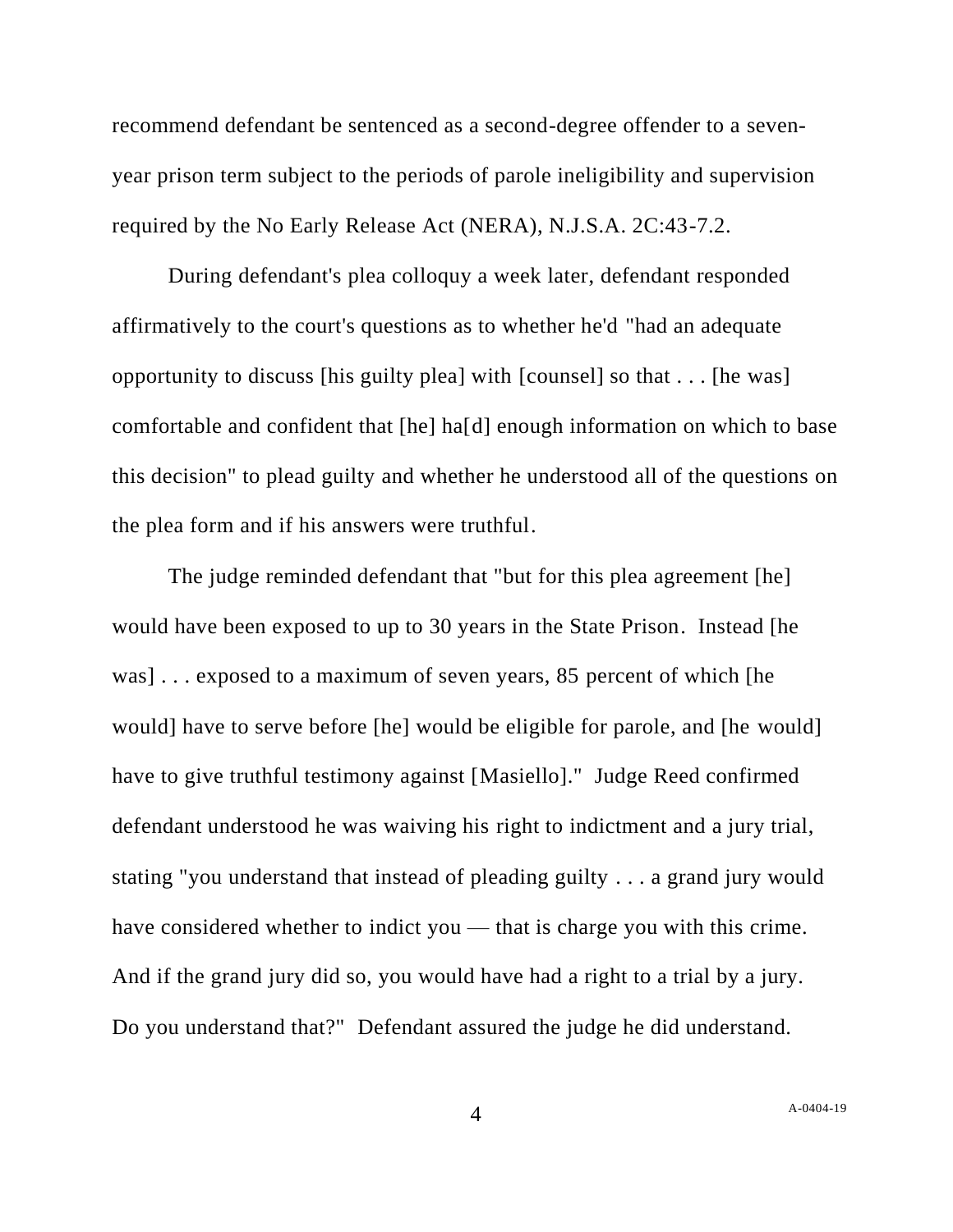Defense counsel elicited the facts underlying the guilty plea, with defendant answering "yes" or "no" to most questions. Counsel asked what defendant and Masiello were doing right before they approached the car that was later stolen. Defendant responded, "I was plott'n — we were smoking a cigarette." When counsel started to inquire into the make and model of the car, defendant interjected, "Toyota Corolla, white[,]" before the question was complete.

Counsel asked if defendant saw the driver get into the vehicle and defendant explained, "I saw him sitting in the vehicle." Counsel asked whether defendant "had a hoodie or a turtleneck" that he "pull[ed] . . . up over [his] face[,]" and defendant answered affirmatively. When asked what he said to the driver after approaching the car, defendant responded: "Get the fuck out of the car." Defendant claimed the gun, which was never recovered, "was not a real gun," and explained he'd had it for a "week and s[o]me change." Before resting, defense counsel asked defendant whether he was "pleading guilty because you are in fact guilty?" to which defendant answered: "yes."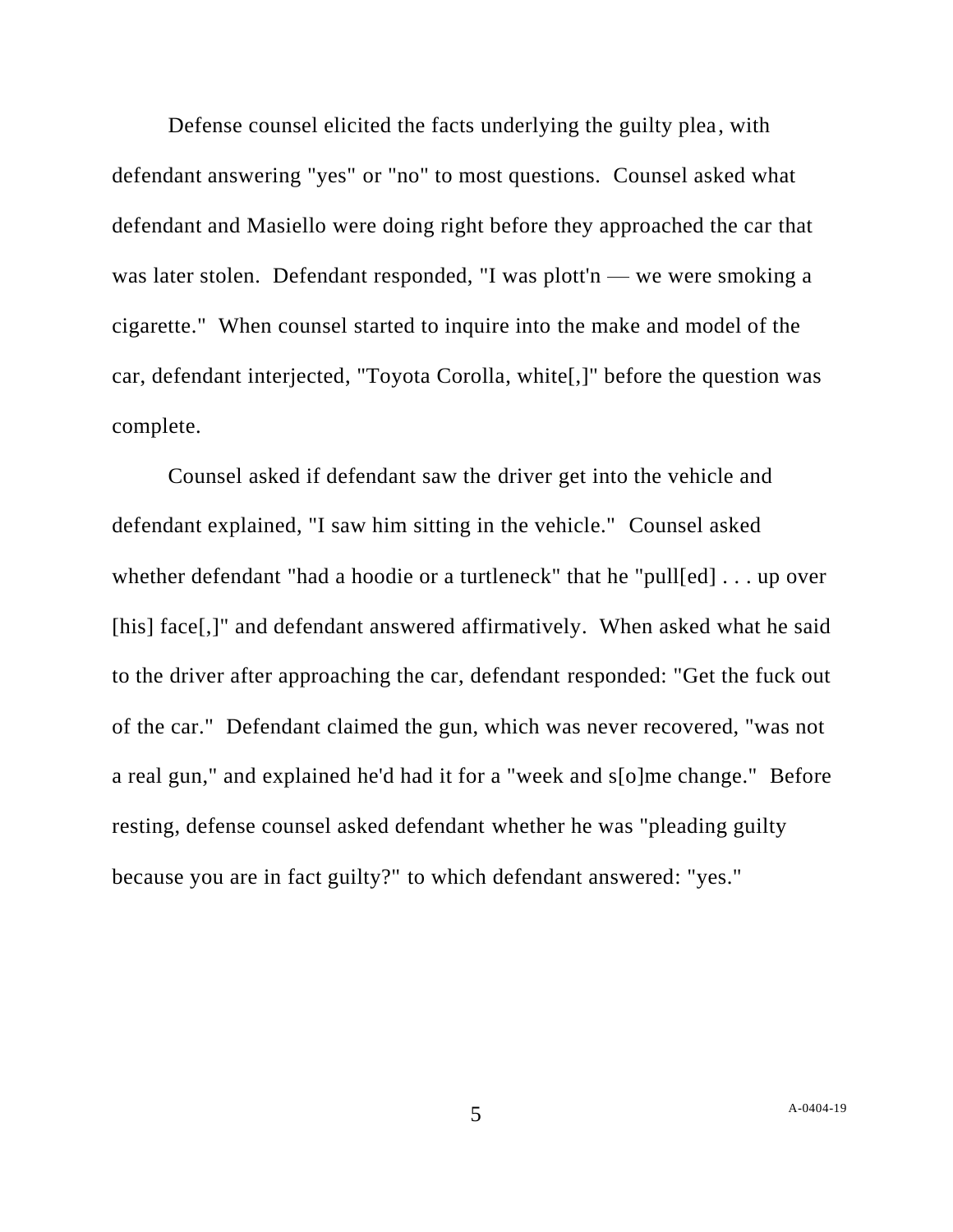Six months after the plea hearing, the parties appeared on defendant's Slater<sup>2</sup> motion to withdraw his guilty plea. After reviewing the submissions of both parties and hearing oral argument, the judge denied defendant's motion and sentenced him, in accordance with the plea agreement, to a seven-year NERA term. Defendant appealed his sentence, which we affirmed on a sentencing calendar, R. 2:9-11.

In his PCR petition, defendant argued he was denied effective assistance of counsel by defense counsel's failure to conduct an adequate pre-trial investigation of his case, including "failing to challenge the State's proofs by failing to request a Wade<sup>3</sup> hearing to challenge the victim's out of court identification and description of the perpetrator." He also claimed defense counsel failed to adequately communicate with him, effectively forcing him into a guilty plea, and that he was entitled to an evidentiary hearing on his claims.

After hearing argument by assigned counsel, the judge issued a written opinion denying the petition without an evidentiary hearing, finding defendant had failed to establish a prima facie claim for relief. See State v. Preciose, 129

<sup>&</sup>lt;sup>2</sup> State v. Slater, 198 N.J. 145, 157-58 (2009).

<sup>3</sup> United States v. Wade, 388 U.S. 218 (1967).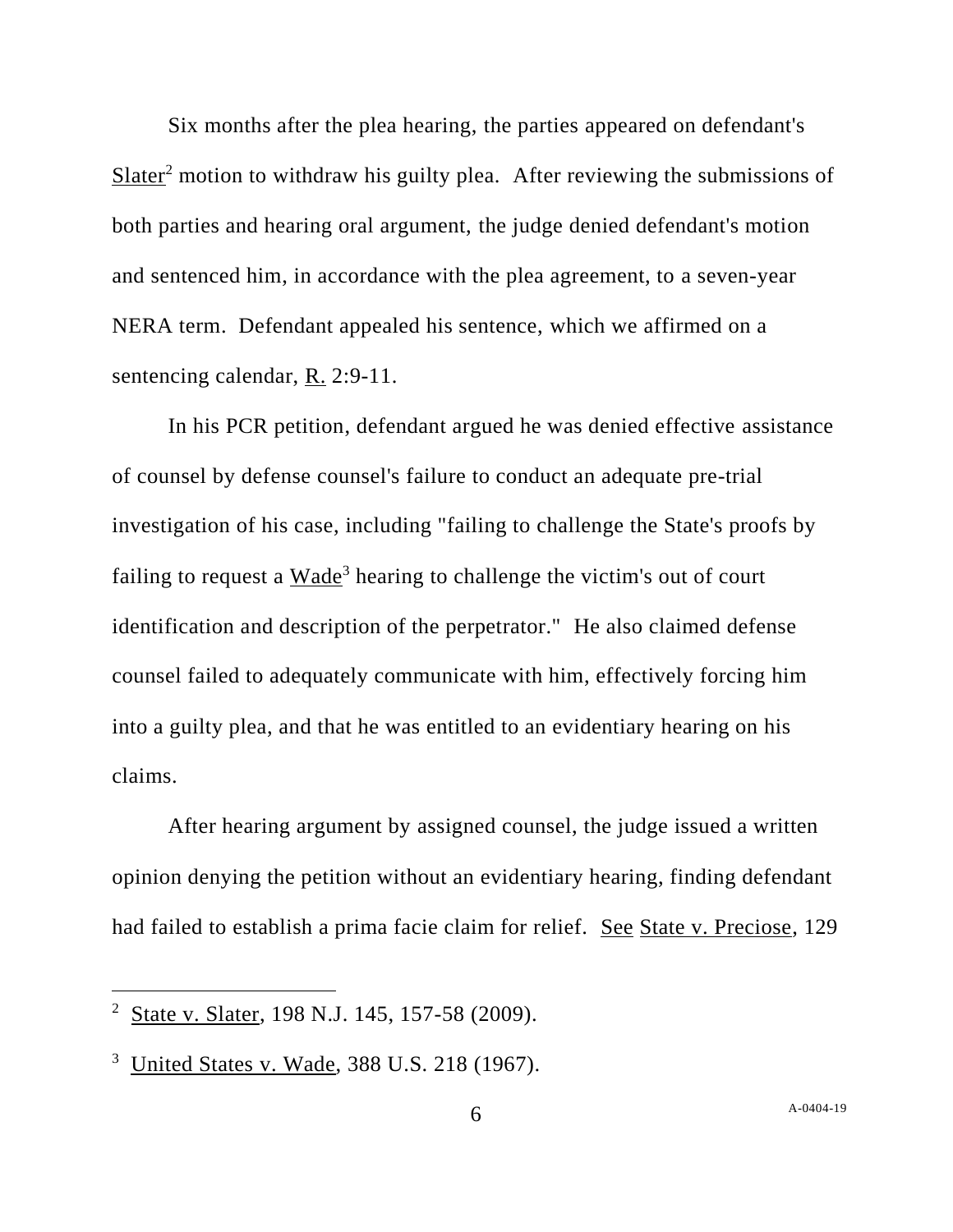N.J. 451, 462-64 (1992). The judge found no reason for counsel to have requested a Wade hearing when there was no out of court identification of defendant by the driver and deemed defendant's claim of being forced into a guilty plea as based only on "bald assertions without any analysis of the factual background and overwhelming evidence against him."

The judge catalogued the extensive evidence against defendant, including his being found in the carjacked driver's car five days after the carjacking, his co-defendant Masiello giving a post-Miranda statement that defendant robbed the driver at gunpoint, the driver's keys found in defendant's room, and text messages on his phone indicating the car he was driving on the day of the carjacking was stolen — none of which defendant attempted to account for in claiming his counsel was ineffective in negotiating a seven-year NERA term to a charge of first-degree carjacking.

The judge also noted the thorough plea colloquy in which defendant assured the judge he'd had "ample opportunity to discuss his case with [defense] counsel," and that he was "comfortable and confident" and had enough information on which to base a decision to plead guilty. Measuring defendant's claims against the **Strickland**<sup>4</sup> standard, the judge was satisfied

<sup>4</sup> Strickland v. Washington, 466 U.S. 668, 693-94 (1984).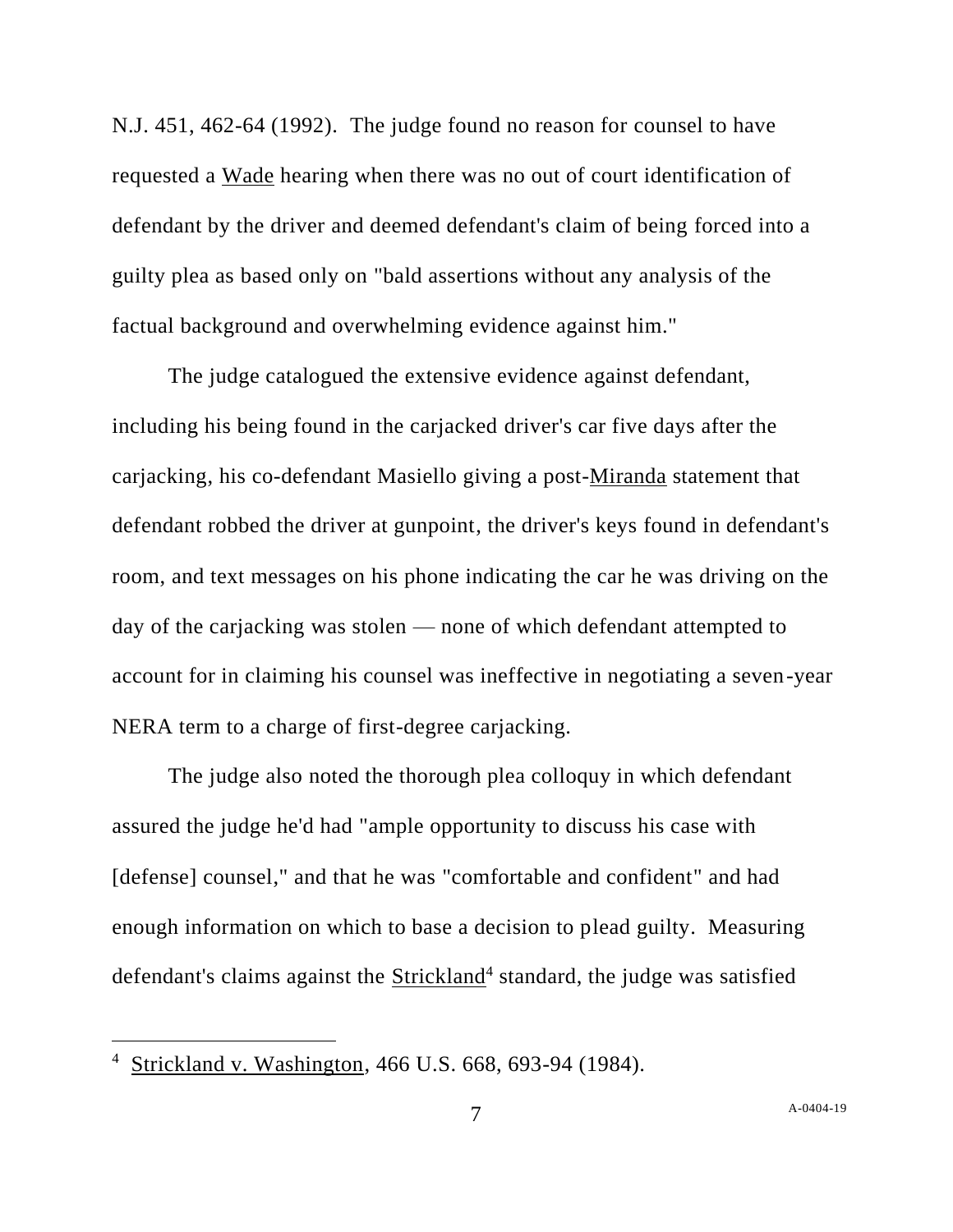defendant had failed to establish either that "counsel's representation fell below an objective standard of reasonableness" or that "there is a reasonable probability that, but for counsel's unprofessional errors, the result of the proceeding would have been different." Strickland, 466 U.S. at 687-88, 694.

Defendant appeals, reprising his arguments to the trial court and claiming it erred in denying relief without an evidentiary hearing. He further argues in a point not raised previously, that defense counsel was ineffective for consenting to waive jurisdiction to adult court. Defendant "maintains that he is innocent," but, in arguing that "waiver to adult court would not have occurred . . . if defense counsel had contested waiver," asserts the carjacking showed he lacked "criminal sophistication" and "was high on marijuana and Xanax at the time."

Our review of the record convinces us defendant failed to demonstrate the performance of his counsel was substandard or that, but for the alleged errors, he would not have pleaded guilty and instead would have insisted on going to trial, see State v. Nunez-Valdez, 200 N.J. 129, 142 (2009). His arguments to the contrary do not merit any extended discussion in a written opinion. See R. 2:11-3(e)(2).

A[-0404-19](#page-0-0)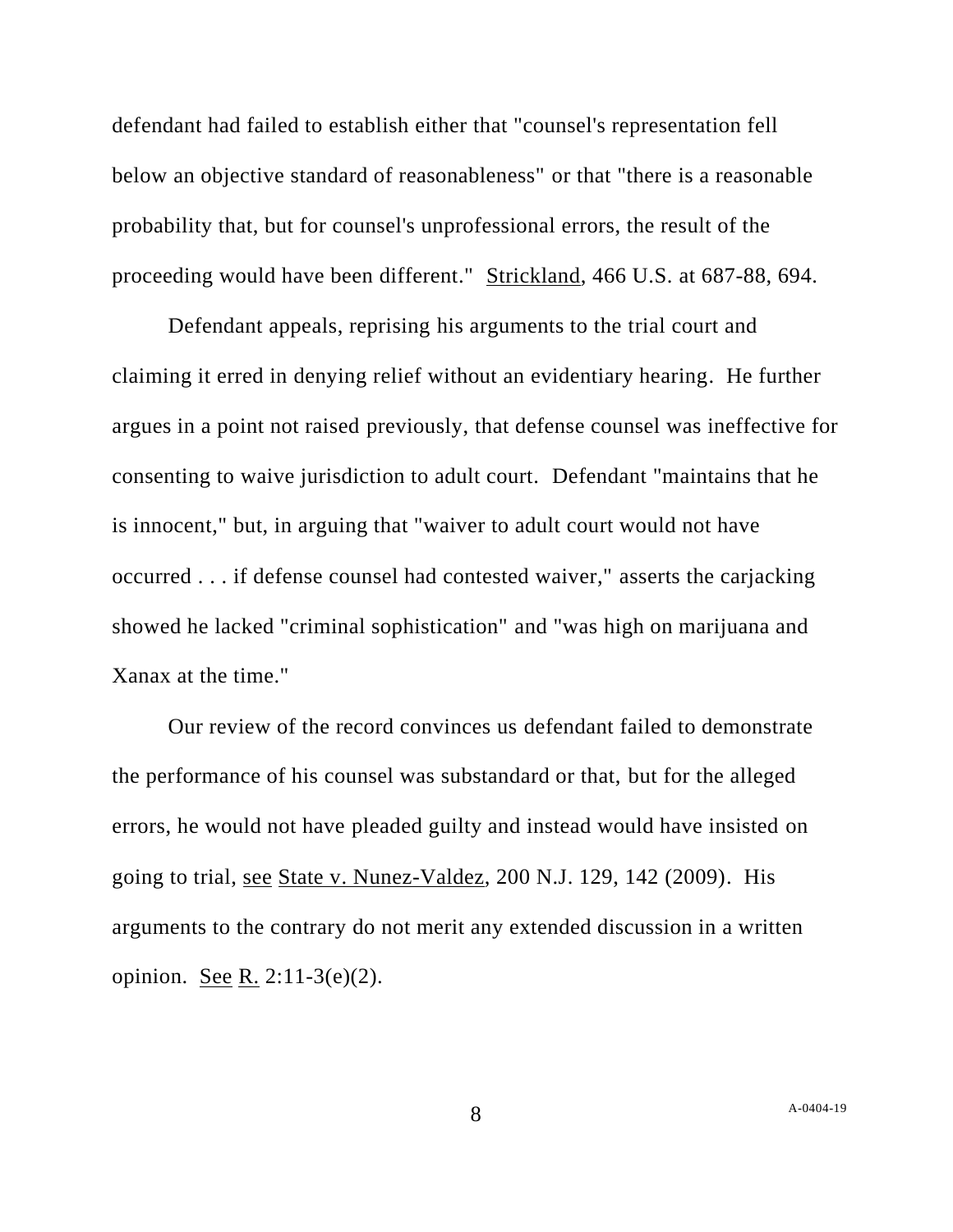Defendant's argument — "that defense counsel was ineffective for failing to challenge the State's proofs by failing to request a Wade hearing to challenge the victim's out of court identification and description of the perpetrators" — is misplaced. A Wade hearing is only warranted when a defendant has evidence of suggestiveness in the circumstances surrounding his pretrial identification. See Pressler & Verniero, Current N.J. Court Rules, cmt. 2 on R. 3:11 (2022). Here, there was no out of court identification. There was an opportunity for an out-of-court identification at the showup shortly after the carjacking. But the driver was adamant defendant was not the man who took his car at gunpoint. Defense counsel could not have been ineffective for failing to challenge an identification the driver never made.

Defendant's argument that "counsel pressured him into accepting the plea" by failing to communicate with him and telling him "not to go to trial, because he would get the maximum sentence" is likewise without support in the record.

To the extent defense counsel underscored the maximum exposure defendant faced, this was not unreasonable. See State v. Gaitan, 209 N.J. 339, 350-51 (2012). The judge did as much during the plea colloquy, advising defendant that "but for this plea agreement you would have been exposed to up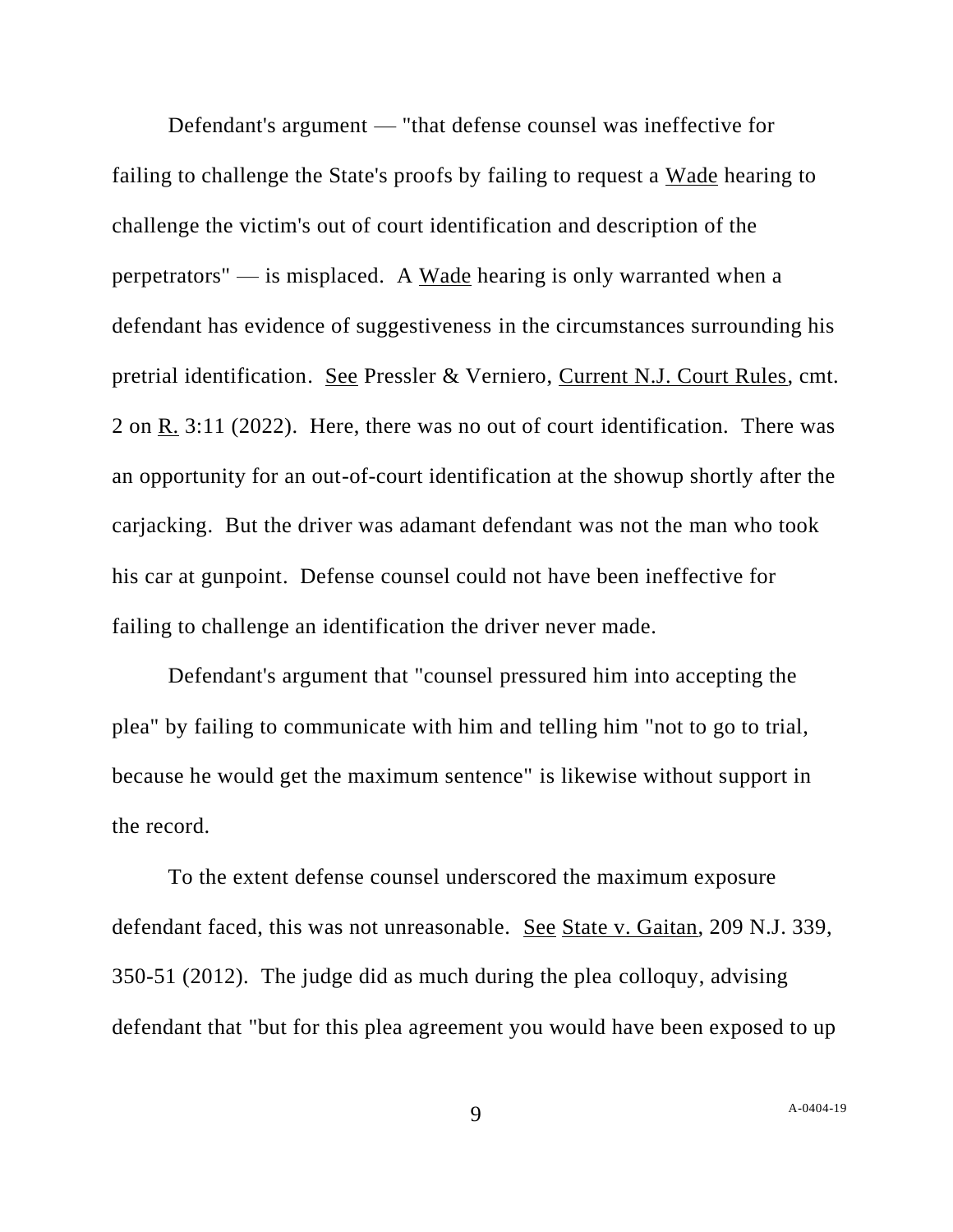to thirty years in the State Prison." The colloquy makes clear defendant was thoroughly questioned about the voluntariness of his plea and provided ample opportunity to raise any concerns he had with his counsel or the plea. Defendant doesn't explain what an adequate investigation would have revealed, see State v. Cummings, 321 N.J. Super. 154, 170 (App. Div. 1999), or why it would have been reasonable for him to turn down the plea deal in light of the significant evidence against him and the State's generous sentence recommendation, see Hill v. Lockhart, 474 U.S. 52, 59 (1985).

Defendant now argues, for the first time, that defense counsel was ineffective for "waiv[ing] jurisdiction from juvenile court to adult court without a contest . . . because the maximum sentence exposure in juvenile [court] was only [four] years." Defendant contends that had he "remained in juvenile court, he would have been sentenced to at least three years less time in prison or even no time in prison," and argues "[t]he fact that defense counsel waived jurisdiction up to adult court shows that defense counsel did not communicate with [him] during the course of plea discussions in order for [him] to determine what was in his best interest[,]" as "[c]learly, waiving up to adult court was not in [his] best interest."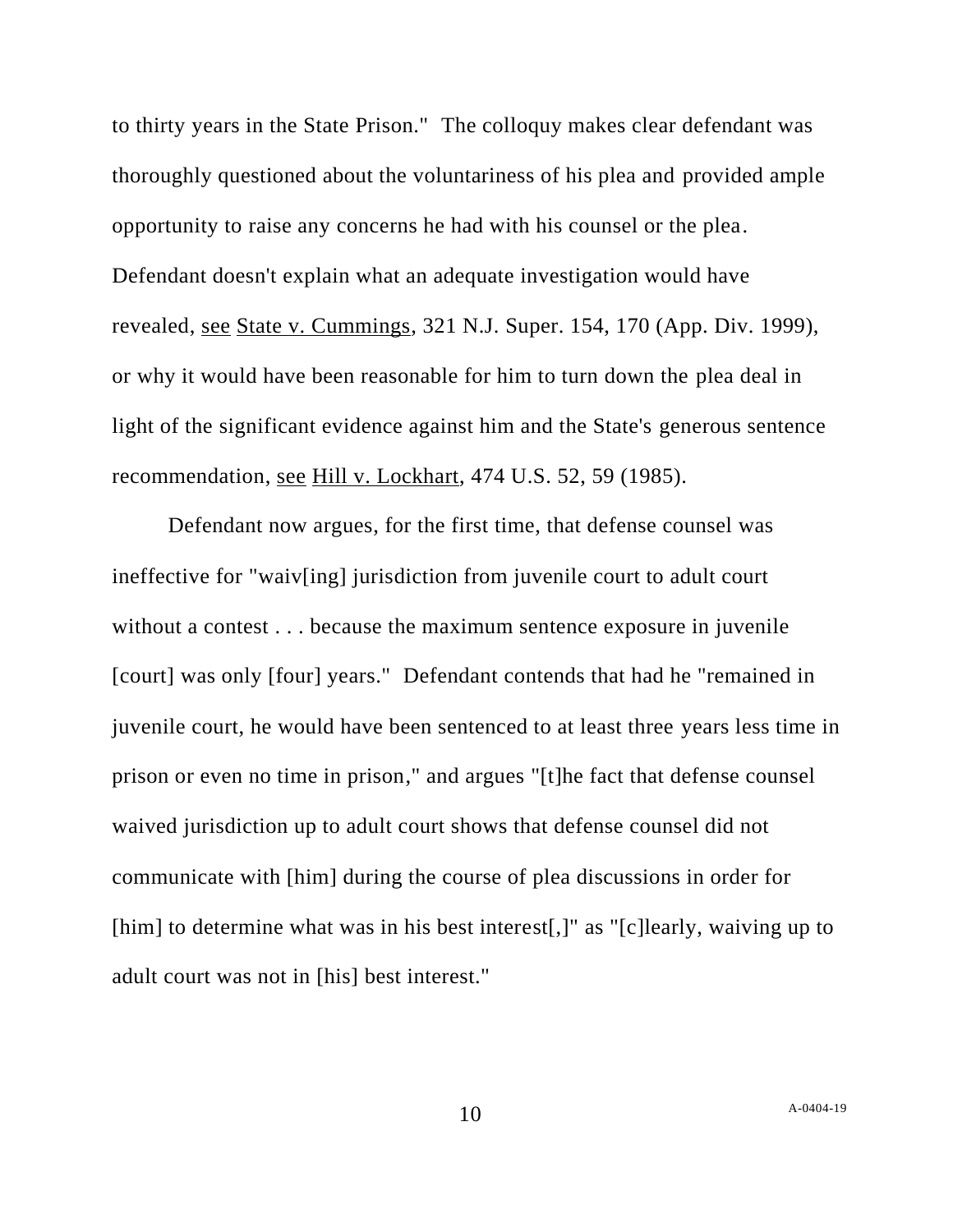This argument is not properly before us as it was not raised in defendant's amended PCR petition nor presented to the trial court. See State v. Robinson, 200 N.J. 1, 20 (2009); State v. Arthur, 184 N.J. 307, 327 (2005) (recognizing that an appellate court ordinarily will not consider issues that were not presented to the trial court). The State, of course, may seek waiver of jurisdiction to adult court without the consent of the minor as long as it files a motion accompanied by a written statement of reasons. See N.J.S.A. 2A:4A-26.1(a). "If a juvenile is over the age of fifteen and there is probable cause that he or she committed one of the various enumerated offenses[,]" including carjacking, N.J.S.A.  $2A:4A-26.1(c)(2)(d)$ , "waiver is presumptively appropriate unless other factors set forth in N.J.S.A.  $2A:4A-26.1(c)(3)(a)$ through (k) weigh against it." State in Interest of E.S., 470 N.J. Super. 9, 18- 19 (App. Div. 2021).

Defendant has not provided us a record on which we could assess the claim that "there is a reasonable likelihood . . . waiver to adult court would not have occurred, if defense counsel had contested waiver and presented statutorily relevant evidence at a waiver hearing." We note, however, that defendant was only two weeks shy of his eighteenth birthday when he carjacked the Toyota, and the prosecutor would appear to have had no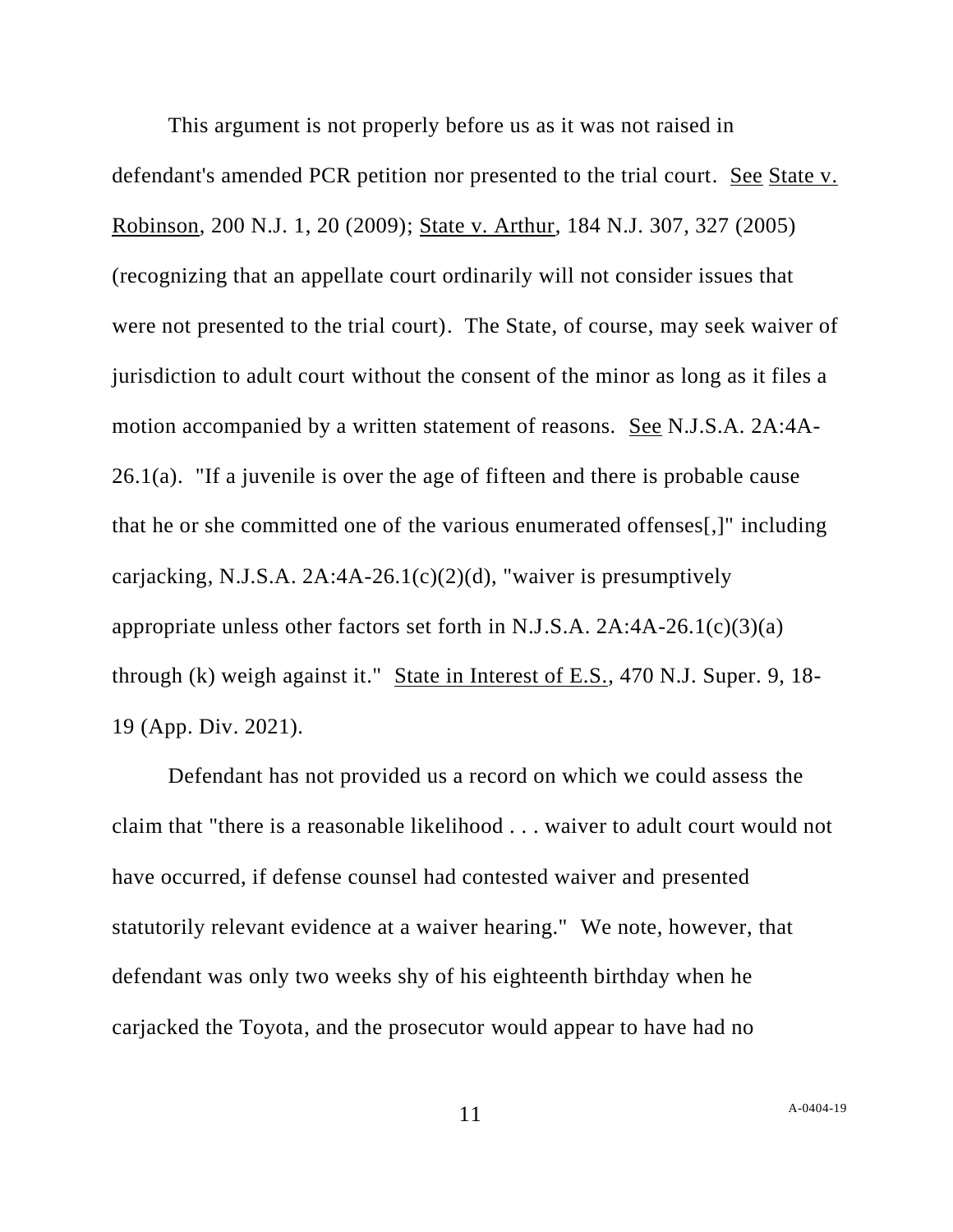difficulty in establishing a basis for waiver under N.J.S.A. 2A:4A-26.1(c). Defendant makes no specific objection to the State's reasons for seeking waiver and has not explained how the prosecutor abused his discretion in doing so.

While defendant has focused on his maximum exposure if convicted of carjacking in the Law Division, we note the minimum sentence defendant could have received on conviction was ten years. Defendant's negotiated plea, which called for him not to oppose the State's motion for waiver and to plead guilty to an accusation to be filed charging first-degree carjacking, in return for which the State would recommend he be sentenced in the second-degree range to a seven-year NERA term, limited his exposure significantly.

Of course, to succeed on a claim of ineffective assistance, defendant must establish, first, that "counsel's representation fell below an objective standard of reasonableness" and, second, that "there is a reasonable probability that, but for counsel's unprofessional errors, the result of the proceeding would have been different." Strickland, 466 U.S. at 688, 694. In the context of a guilty plea, a defendant must demonstrate counsel's advice was not "within the range of competence demanded of attorneys in criminal cases." State v. DiFrisco, 137 N.J. 434, 457 (1994) (quoting Tollett v. Henderson, 411 U.S.